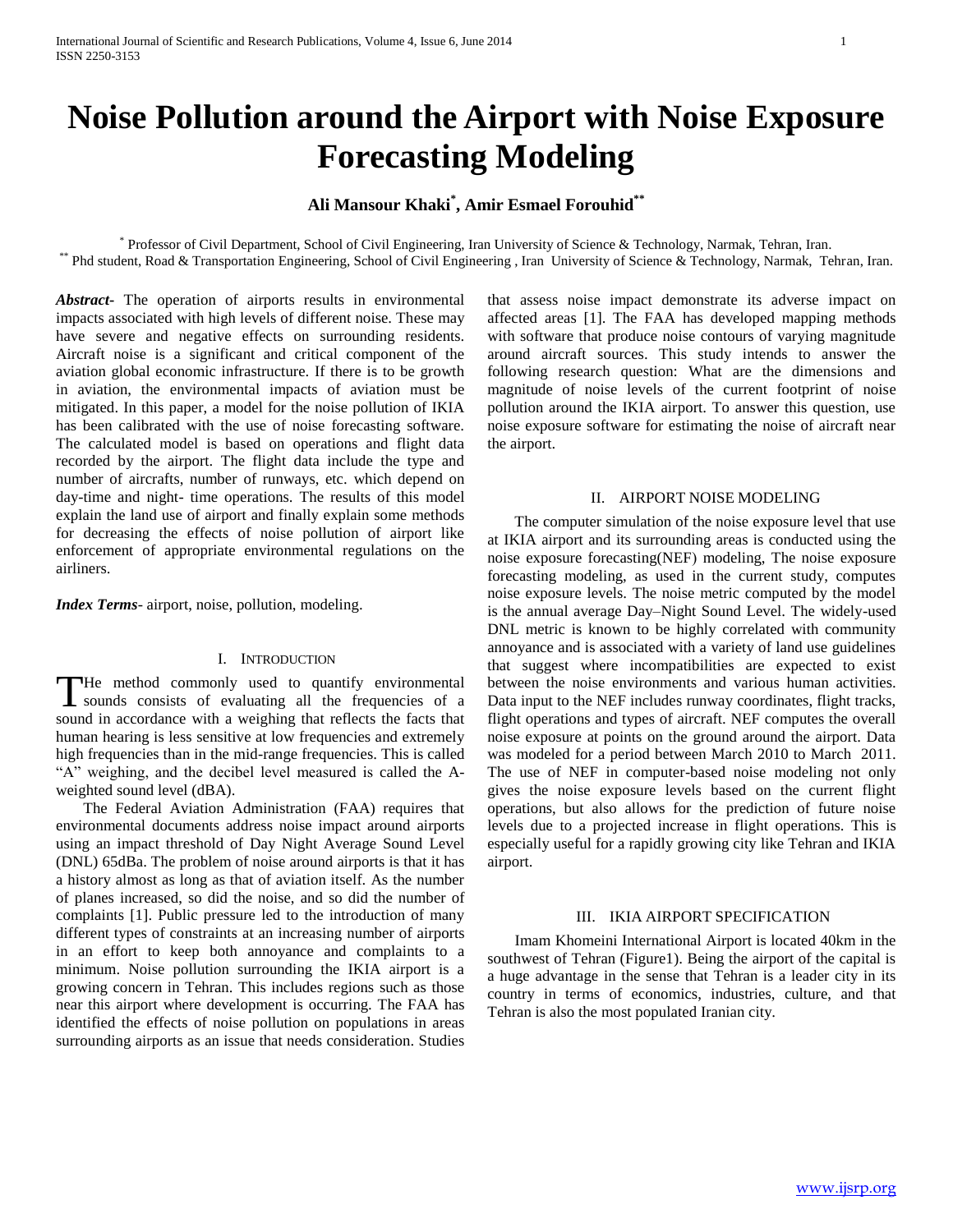

**Figure 1: Imam Khomeini International Airport Site in the map [6]**

 Moreover, Tehran offers numerous possibilities to reach other major Iranian provincial towns thanks to a developed road network, rail network, and domestic air traffic network.

 The total airport site is about 13500 Ha and it is divided in two parts, a northern one and a southern one, separated by an important spine road connected to Tehran. Figure 2 shows the

whole region of IKIA airport. Today, only the northern site of the airport is developed but it already represents about 1400 Ha. The large wide areas surrounding the airport offer an important development potential in order to turn IKIA into the main prestigious gateway of Iran.



**Figure 2: The whole region of IKIA Airport [6]**

 Next section describes the methodology used for creating the noise exposure map.

 The data and assumptions used for leading such a study are presented and detailed below.

- Data summary:
- Distance to city center : 40 km
- Airport site area: 13500 Ha
- Airport reference point coordinates:
- Latitude: 35 24 58 N;
- Longitude: 051 09 08 E;
- Elevation: 1007 meters.
- Specifications for all planned runways are summed up below:
- Length of scheduled runways is 4200 m;
- Width of runways is 60 m with 15 m shoulders;
- Distance between parallel runways will be 400 m;

# IV. NOISE MODELING METHODOLOGY

 The contours are calculated by the combination of noise from many individual aircraft movements. All types of aircraft and operations are taken into account including their specific noise and performance characteristics. The NEF model generates the noise exposure level by computing the sound energy from individual events over an array of grid points around the airport.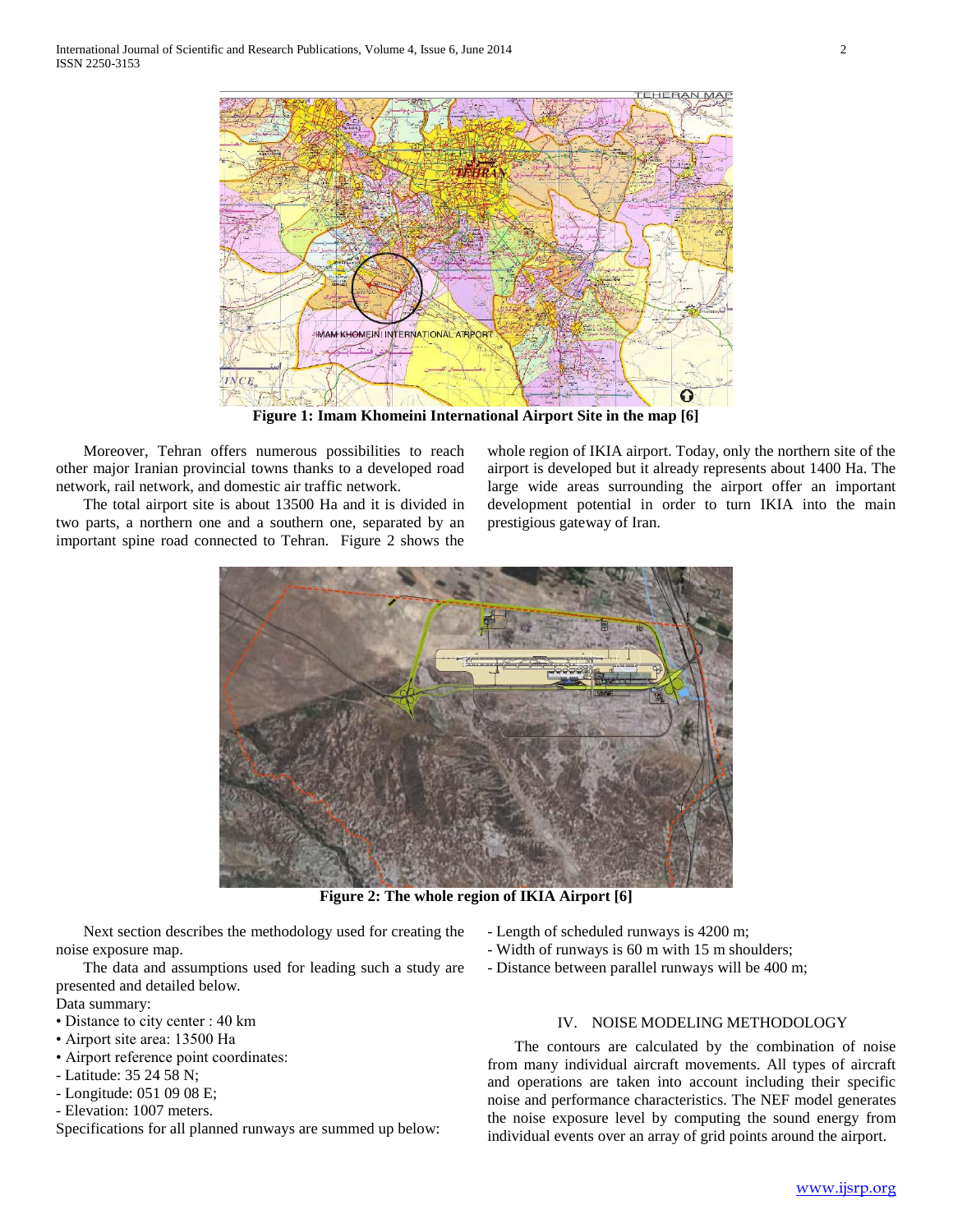The process of generating noise exposure contours is therefore calculated by summing up the noise level at each grid location depending on the airport characteristics, aircraft operations by aircraft type and engine thrust level along each flight track. The cumulative noise exposure levels at all grid points are then used to develop noise exposure contours for selected noise metric values.

The noise impact study was conducted in several steps:  $\square$  summarizing the airport characteristics

Select the aircrafts that are used in airport.

 $\Box$  defining the typical flight tracks for each time frame.

 $\Box$  computing the day and night events per runway and flight tracks.

running and calculating the Noise Exposure Forecasting to produce the selected noise exposure contour sets.

#### V. AIRPORT OPERATIONS

 A split between day and night operations was computed based on the data provided by IKIA airport authority [6]. By this data can divide all the flights with the type of the aircraft. In Table 1 percentage of the aircraft usage is shown.

#### **Table 1: Percentage of the aircrafts usage in the airport**

| <b>Aircraft type</b> | <b>Internal</b><br>usage | <b>International</b> |  |
|----------------------|--------------------------|----------------------|--|
|                      | (percent)                | usage (percent)      |  |
| Fokker 100           | 47                       | 3                    |  |
| Boeing 727           | 12                       |                      |  |
| <b>M-D 80</b>        | 3                        |                      |  |
| $ATR$ 42 – 72        | 5                        |                      |  |
| Airbus 300           |                          | 10                   |  |
| Airbus               | 7                        | 34                   |  |
| 318/319/320/321      |                          |                      |  |
| Airbus310            |                          |                      |  |
| Airbus 330           | 12                       | 20                   |  |
| Boing 747            |                          | 6                    |  |
| Tupolof 154          | 25                       | 5                    |  |
| Boing 737            |                          | 12                   |  |
| Airbus 340           |                          | 10                   |  |

# VI. AIRPORT CHARACTERISTIC

 In Table 2, the percentage of runway usage is shown. Only one runway is used for takeoff and landing operations for the airport.

# **Table 2: Percentage of the runways usage in the airport**

| <b>Runway</b> | Usage of the runway for takeoff and landing<br>(percent) |
|---------------|----------------------------------------------------------|
| 11R           | -                                                        |
| 29L           | -                                                        |
| 11L           | 40                                                       |
| 29R           | 60                                                       |

 As a consequence of the standard wind orientation, most of the operations happen on the 29R runway (from East towards West). In Figure 3, tracks for the aircraft on the runway are shown. The ICAO also provides a standard departure charts instrument. In Figure 4 the sample charts for takeoff and landing that were used for the analyzing in the software are shown. These charts were created using the Microsoft Excel. A sample of the excel sheet is shown in Table 3.

 According to IKIA existing Airport Information Publication (AIP), the procedures for outbound aircraft are mainly concentrated on seven radials originating from IMAM KHOMAINI VOR/DME or destination to KAHRIZAK NDB. These exit radials were used to model the flight tracks followed by the various aircraft that will be accommodated at IKIA Straight-in approaches were assumed on each runway.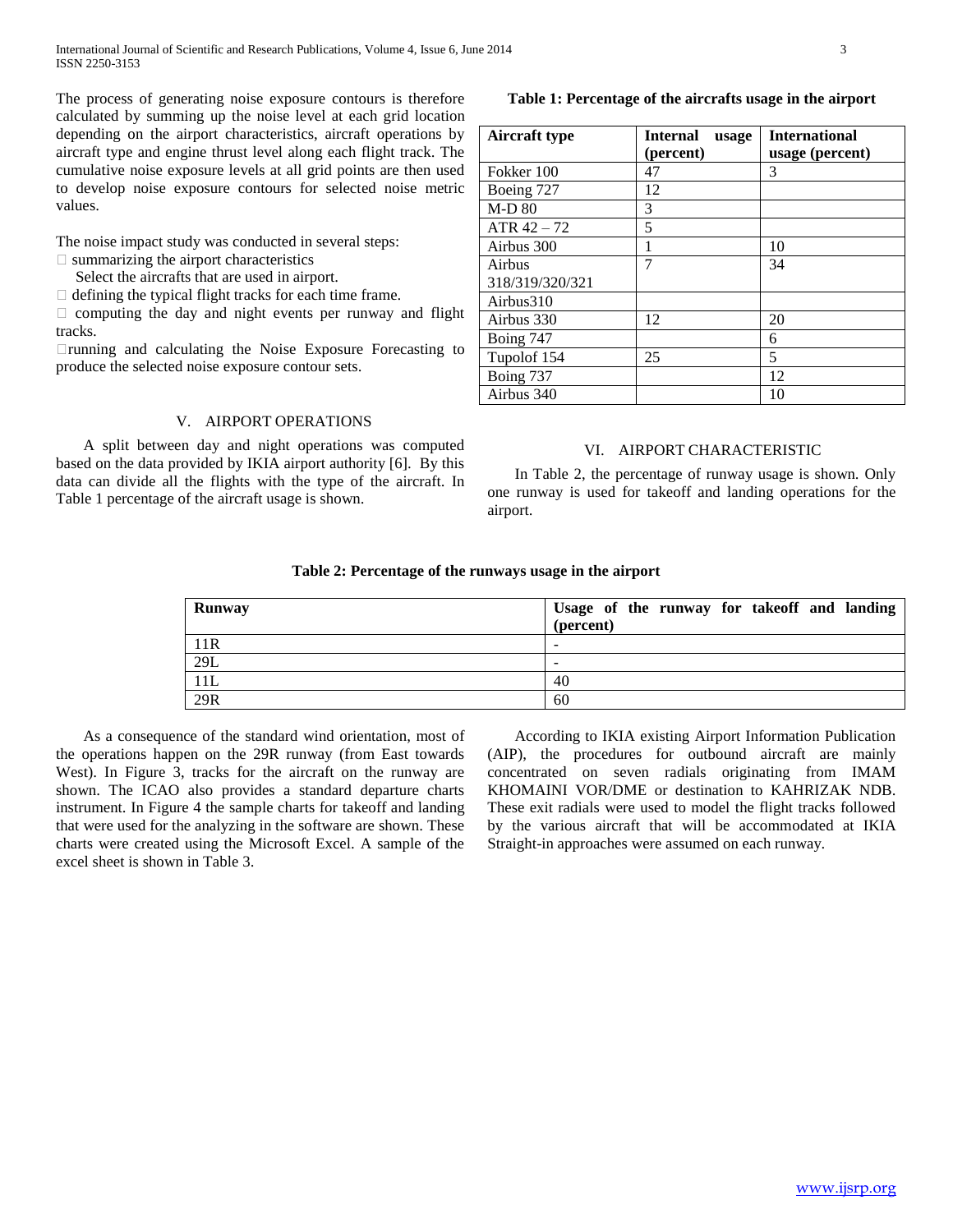

**Figure 4: Sample chart for Approach in the runway**

,3353

**NDB** 

373 VR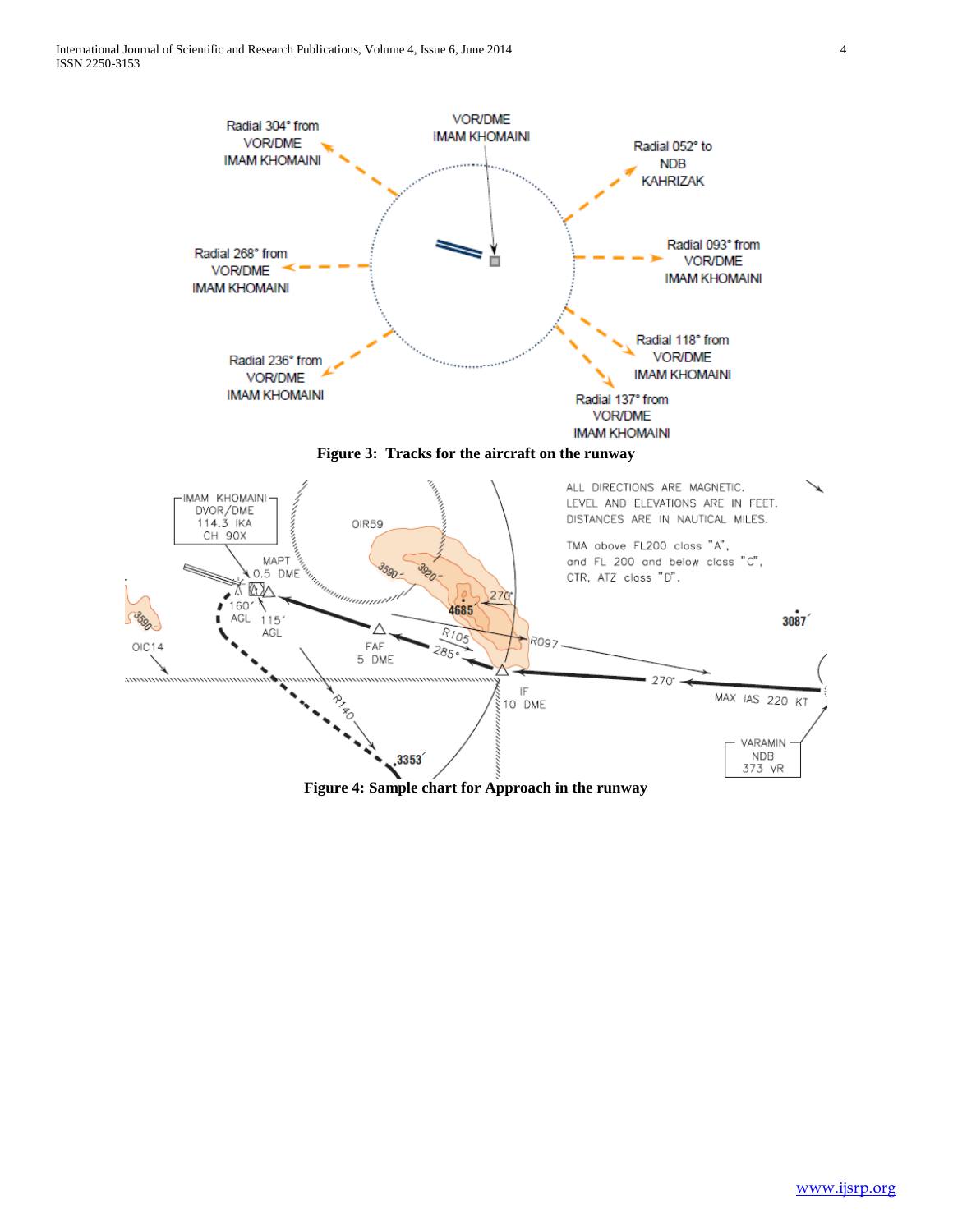| <b>TYPE</b> | <b>DEP/DEST</b>                                              | SID             | <b>RUNWAY</b> | <b>ANGLE</b> |
|-------------|--------------------------------------------------------------|-----------------|---------------|--------------|
| T154        | Adnan Menderes Airport TURKEY                                | <b>MIVAK</b>    | 29 R          | 5            |
| <b>B742</b> | Göteborg-Landvetter Airport SWEDEN                           | <b>MIVAK</b>    | 29 R          | 5            |
| A310        | Dubai International Airport EMIRATES                         | <b>1 SAV1</b>   | 29 R          | 54           |
| A310        | Dubai International Airport EMIRATES                         | <b>1 SAV1</b>   | 29 R          | 54           |
| <b>B737</b> | Urumqi Diwopu International Airport - Urumqi, Xinjiang CHINA | <b>DEHNAMAK</b> | 29 R          | 198          |
| A306        | Paris Orly Airport FRANCE                                    | <b>MIVAK</b>    | 29 R          | 5            |
| A320        | Dubai International Airport EMIRATES                         | <b>1 SAV1</b>   | 29 R          | 54           |
| <b>B722</b> | <b>Dubai International Airport EMIRATES</b>                  | <b>1 SAV1</b>   | 29 R          | 54           |
| A306        | Frankfurt International Airport GERMANY                      | <b>MIVAK</b>    | 29 R          | 5            |
| A306        | Paris Orly Airport FRANCE                                    | <b>MIVAK</b>    | 29 R          | 5            |
| A310        | Birmingham International Airport - Birmingham, England       | <b>MIVAK</b>    | 29 R          | 5            |
| T154        | Damascus International Airport SYRIA                         | <b>PAVET</b>    | 29 R          | 5            |
| A343        | <b>Bahrain International Airport</b>                         | <b>1 SAV1</b>   | 29 R          | 54           |
| A306        | Birmingham International Airport - Birmingham, England       | <b>MIVAK</b>    | 29 R          | 5            |
| T154        | Damascus International Airport SYRIA                         | <b>PAVET</b>    | 29 R          | 5            |
| <b>MD11</b> | Amsterdam Airport Schiphol - Haarlemmermeer, near Amsterdam  | <b>MIVAK</b>    | 29 R          | 5            |
| A306        | Dubai International Airport EMIRATES                         | <b>1 SAV1</b>   | 29 R          | 54           |
| T154        | Damascus International Airport SYRIA                         | <b>PAVET</b>    | 29 R          | 5            |
| <b>B742</b> | Dubai International Airport EMIRATES                         | <b>1 SAV1</b>   | 29 R          | 54           |
| A310        | Birmingham International Airport - Birmingham, England       | <b>MIVAK</b>    | 29 R          | 5            |
| A310        | Dubai International Airport EMIRATES                         | <b>1 SAV1</b>   | 29 R          | 54           |
| A306        | Frankfurt International Airport GERMANY                      | <b>MIVAK</b>    | 29 R          | 5            |
| A306        | Hamburg Airport GERMANY                                      | <b>MIVAK</b>    | 29 R          | 5            |
| A320        | Vienna International Airport AUSTRIA                         | <b>MIVAK</b>    | 29 R          | 5            |
| A320        | Vienna International Airport AUSTRIA                         | <b>MIVAK</b>    | 29 R          | 5            |
| <b>MD11</b> | Amsterdam Airport Schiphol - Haarlemmermeer, near Amsterdam  | <b>MIVAK</b>    | 29 R          | 5            |
| A306        | Frankfurt International Airport GERMANY                      | <b>MIVAK</b>    | 29 R          | 5            |
| A310        | Dubai International Airport EMIRATES                         | 1 SAV1          | 29 R          | 54           |
| A306        | Frankfurt International Airport GERMANY                      | <b>MIVAK</b>    | 29 R          | 5            |
| A310        | Dubai International Airport EMIRATES                         | <b>1 SAV1</b>   | 29 R          | 54           |
| A306        | Paris Orly Airport FRANCE                                    | <b>MIVAK</b>    | 29 R          | 5            |
| <b>B742</b> | Dubai International Airport EMIRATES                         | <b>1 SAV1</b>   | 29 R          | 54           |
| T154        | Damascus International Airport SYRIA                         | <b>PAVET</b>    | 29 R          | 5            |
| A306        | Birmingham International Airport - Birmingham, England       | <b>MIVAK</b>    | 29 R          | 5            |
| A310        | Birmingham International Airport - Birmingham, England       | <b>MIVAK</b>    | 29 R          | 5            |

#### **Table 3: Sample of Excel sheet for aircraft tracks**

#### VII. ANALYZING WITH NOISE EXPOSURE FORECASTING MODELING

 This paper uses the noise exposure forecasting because its availability. The NEF consists of a map of the noise contours plotted over the airport layout at each time period. Noise contours for NEF 30, 35, 40 and 45 noise levels are shown on the map.

 In this software, NEF+35=DECIBEL and for discussion, should change the numbers of NEF to decibels. In the chart below, define the steps for modeling the noise of the airport.

 At the end by selecting the aircraft type and enter the data that was shown in the Excel format in the software, calculate and run the software. In Figure 5, import the contour in the Google Earth map.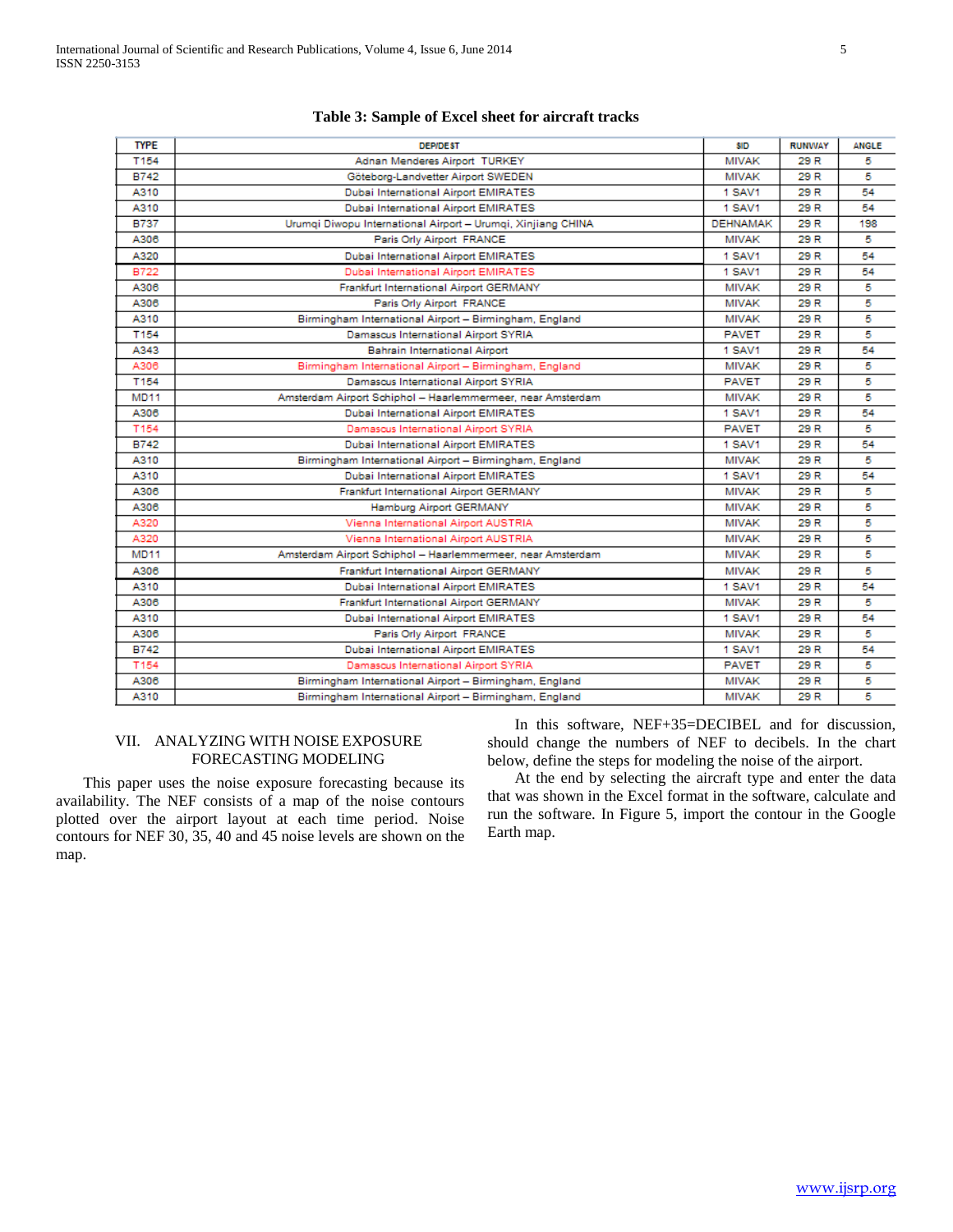

# $\boxtimes$  NEF 30 **☑ NEF 35**  $\boxtimes$  NEF 40 **ØNEF45**

# **Figure 5: Contours of the noise around the airport**

Invert the output of software to decibels: Black contour: 80 decibels Brown contour: 75 decibels Red contour: 70 decibels And at last contour 65 decibels.

 In table 4, standard suggestion of the environmental organization of IRAN for noise is shown. By the results of the contour map and this table, divide four the regions and in figure 5 the result is shown.

| Night (10pm-7am)<br>Unit in decibels | Day (7am-10pm)<br>Unit in decibels | Type of region                   |
|--------------------------------------|------------------------------------|----------------------------------|
| 45                                   | 55                                 | Residential region               |
| 50                                   | 60                                 | Residential<br>commercial region |
| 55                                   | 65                                 | commercial region                |
| 60                                   | 70                                 | Residential-industry<br>region   |
| 65                                   | 75                                 | industry region                  |

# **Table 4: Standard for noise values [7]**

 With comparison to the noise map from the noise exposure forecast modeling with the ICAO land use recommendations in Table 4, and knowing that in the airport we also have noise pollution from numerous vehicles and factories that may develop in the near future, should have a master plan for decreasing the noise of the airport, should do it first at the origin of it and then by barriers with a suitable plan for building near IKIA. In the next section, suggest some recommendations that may be used for the airport.

# VIII. LAND USE RECOMMENDATIONS

 Land use management in the vicinity of IKIA is essential to avoid conflicts with existing and future surrounding communities as well as providing sufficient flexibility for the development of the airport. The International Organization for Standardization has established restrictive guidelines relating types of land use to airport sound level [8]. All land uses within the areas below 65 dB are considered to be compatible with airport operations. Residential land uses are generally incompatible with noise levels above 65dB. In some areas, residential land use may be permitted in the 65-70 dB with appropriate sound insulation measures implemented. Schools and other public facilities located between 65 and70 dB are generally incompatible without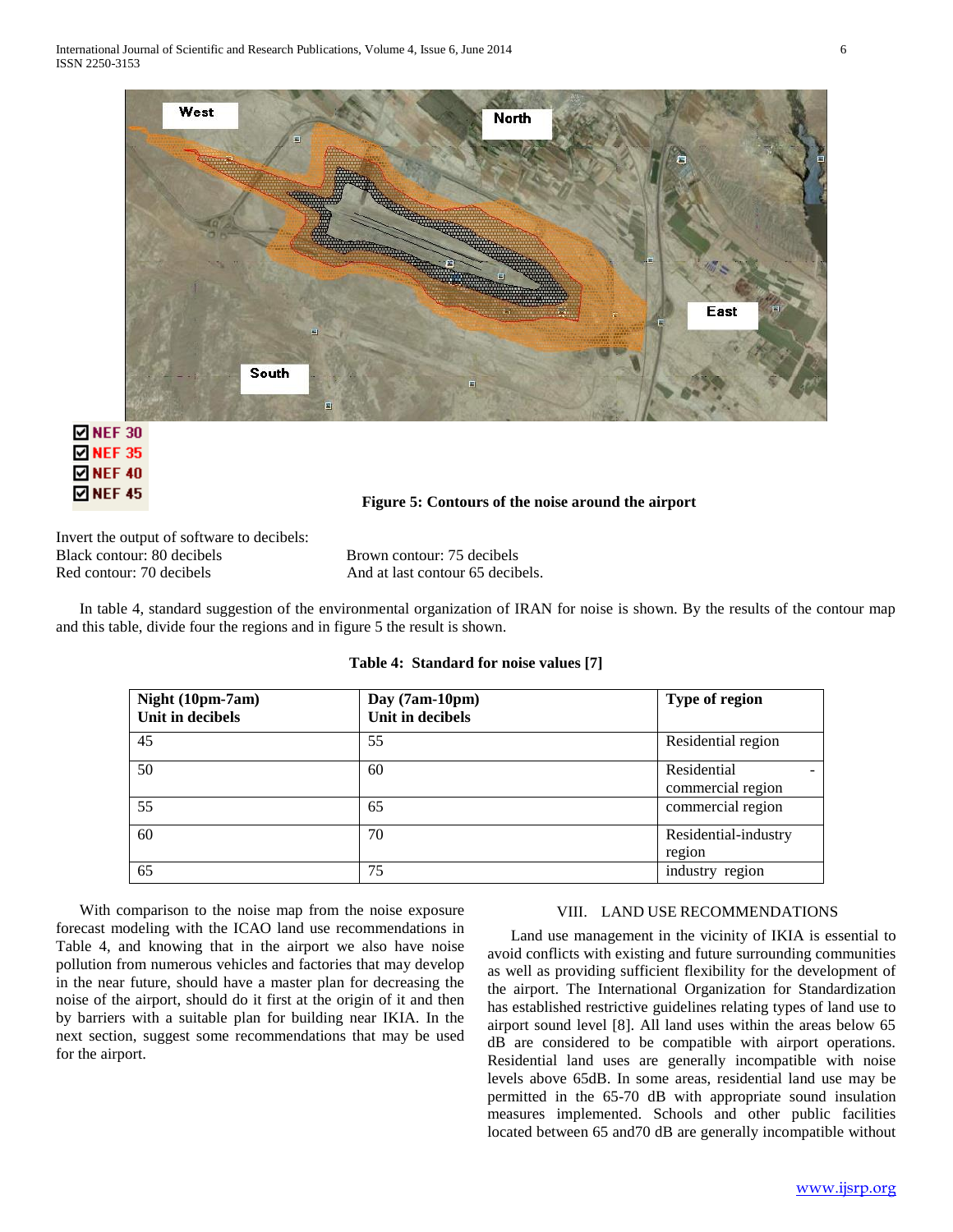sound insulation. Above 75 dB, schools, hospitals, nursing homes and places of worship are considered to be incompatible land uses.

 Land use management measures used include both preventive and corrective techniques. Preventive land use management techniques seek to prevent the introduction of additional noise sensitive land uses within existing and future airport noise contours. Corrective land use management techniques seek to remedy existing and projected future unavoidable noise impacts in existing areas of incompatible land use. The responsibility for determining the acceptable and permissible land uses and the relationship between specific properties and specific noise contours rests with the local authorities.

#### IX. SUGGESTION METHODS FOR CONTROLING NOISE IN THIS STUDY

 The negative impact of aircraft noise, in particular around airports, is increasing. More and more people suffer not only from annoyance, but recent studies indicate that intermediate and high noise levels also contribute to physiological and psychological effects that in extreme cases can cause severe health problems. The aircraft industry has launched an ambitious plan for the next 15 years to reduce the noise emission levels from aircraft by as much as 20dB. Even if this goal can be reached, reduced noise emission levels for new aircraft will have little or no influence on the total noise situation around airports in future. This is due to a slow renewal rate for aircraft combined with an increase in passenger volume. In order to stay competitive and to cope with an increasing number of neighborhood complaints and noise-impact related constraints, airport owners will have to look for novel solutions to reduce noise emission levels. The International Civil Aviation Organization (ICAO) has defined a four-point "balanced approach" that includes:

#### $\Box$  Reduction of noise at source;

 For improving this method airports authorities should develop and buy new aircrafts that have less noise such as boeing 757 instead of boeing 727 and etc.

#### $\Box$  Land-use planning;

 For this method all the principals should be considered according to the contour map and the table above.

#### $\Box$  Noise-abatement operational procedures;

 Noise is unwanted sound that is transmitted by vibration through air, walls, floors, or ceilings. In a home or office, there are three ways to control sound transmission \_ Increase the mass of partitions \_ Break the path of vibration and Cavity absorption. Increasing the mass of walls and other structures can present a problem in lightweight construction because the increased weight may not be structurally practical or aesthetically pleasing. It can also be more expensive.

#### X. CONCLUSION

 The major innovation from the IKIA study is for noise management in the air-transport industry in TEHRAN - IRAN. The project addresses the new regulatory framework required to implement some approaches, and it addresses both the initial conditions and the sustaining parameters for this new paradigm. If successful, this new paradigm could assist in avoiding major environmental problems associated with growth in the airtransport industry, and assist in maintaining viability and vitality in this key sector of the European economy.

 The IKIA study also is innovative in its approach to finding multi-dimensional solutions to this complex problem.

 New ways of linking the disparate factors influencing behaviors of the air-transport players are also addressed. Airport fees can be linked to total noise impact; a combination of noise emission levels and number of people affected. By providing an economic incentive, airlines can be persuaded to choose low noise solutions in order to save operational costs. Such solutions may include changing to low noise emission aircraft, using low noise take-off and landing procedures within the constraints of the ATM, etc. A monitoring system may be implemented to yield accurate information about the actual per-event noise impact. Hence, innovations from the IKIA study will contribute to:

 $\Box$  Reducing the negative noise impact around airports including harmful health effects

 $\Box$  Improving the community response to airport operations  $\Box$   $\Box$   $\Box$  Improving the quality of life of its citizens.

# ACKNOWLEDGMENTS

 The authors would like to appreciate all the personnel of the IKIA airports that help us in getting required data for analyzing the noise effects of airport and hope that by this estimate can plan the land use near the airport.

#### **REFERENCES**

- [1] Janic´ M. Aviation and externalities: the accomplishments and problems. Transport Res D 1999;4:159–80.
- [2] Hsu CI, Lin PH. Performance assessment for airport noise charge policies and airline network adjustment response. Transport Res D 2005;10:281– 304.
- [3] Hume K, Gregg M, Thomas C, Terranova D. Complaints caused by aircraft operations: an assessment of annoyance by noise level and time of day. JAir Transp Manage 2003;9:153–60.
- [4] Ignaccolo M. Environmental capacity: noise pollution at Catania– Fontanarossa international airport. J Air Transport Management 2000;6:191–9.
- [5] United States Air Force, Draft Environmental Impact Statement 2005.
- [6] Imam Khomeini International Airport Report, 2008.
- [7] International Civil Aviation Organization (ICAO), International Standards and Recommended Practices: Environmental Protection, Annex 16 to the Convention on International Civil Aviation, Volume I: Aircraft Noise; 1993.
- [8] International Organization for Standardization (ISO) 3891, Acoustics Procedure for describing aircraft noise heard on the ground; 1978.
- [9] Rao, P.R., Noise Pollution and Control, Encyclopedia of Environmental Pollution and Control, Vol.-2, Environ media Publications, India, 1995 ed.